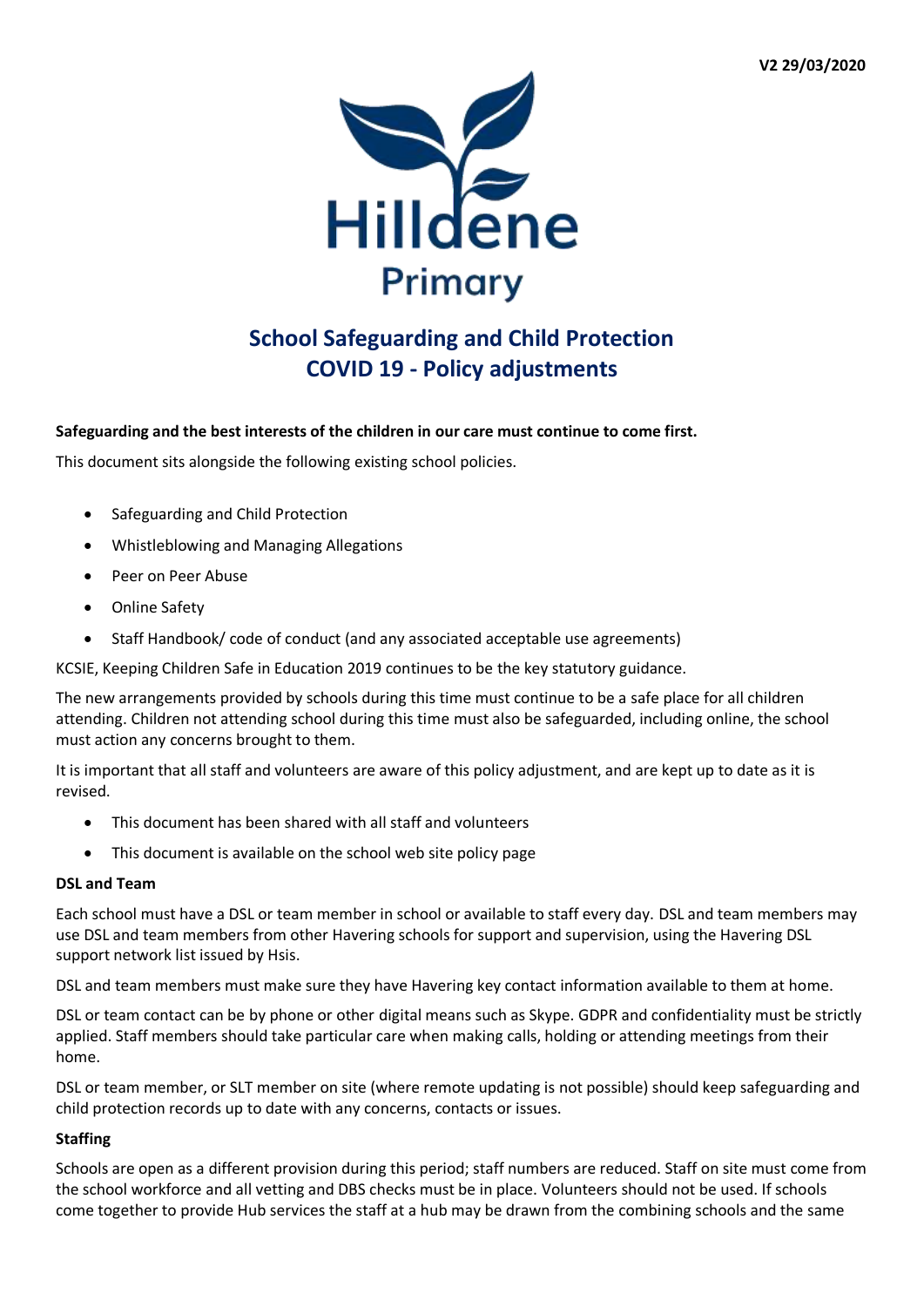

vetting and DBS conditions apply. A DBS issued by a Havering school or child care provision will be transferrable to another school during this period.

Each school must have a first aider on site each day. This can be shared between schools when on the same site.

Every school open during this period will keep a daily register of all staff on site, this includes those attending for part of a day. This will be retained by the school. This is in addition to the required school return to DfE listing children in school each day.

Staff on site must know the emergency procedures for:

- Fire evacuation although staff and pupil numbers are low the lists of those on site should be on hand to check
- Site evacuation schools should check that their external place of refuge is still available. This would be a very unusual and exceptional circumstance, but a place of safety should be identified.
- Internal lockdown staff and children are likely to be spending time in an area of the school that is not as familiar to them. Staff should identify internal locations where they could seek safety with the children in the event of a lockdown.

## **Safeguarding and Child Protection record keeping**

If children move from their school to a hub provision at another school the DSL/team member should contact the DSL/team member at the Hub school to make them aware of a current safeguarding/child protection case, and ensure contact details for the child, family and professionals working with the child are shared. If appropriate parts of the CP record should be shared with the DSL/team at the Hub school. Confidentiality must apply. When schools reopen all records from a Hub school must return to and be incorporated into the main child protection record at the host school and DSL to DSL briefing meetings will ensure a clear handover for each child where there has been ongoing or new concerns during this period. The Hub school should not retain any record for children other than their own.

## **Safeguarding and Child Protection processes**

MASH, Social Care and LAC team have issued revised arrangements

# **MASH**

All referrals will be responded to as usual. Partners are not physically located in the MASH and are be working together but remotely.

## **Social Care operating protocol COVID 19 (extract)**

This protocol will be reviewed on a daily basis and will be subject to change.

**Core response team**: There is a Social Care core team available each **day** to respond to statutory requests for services – CIN / CP / LAC. This will be at least 8 social workers, with an additional 8 staff in reserve.

**Statutory meetings:** All meetings should be undertaken by skype video conferencing where possible to avoid physical contact.

**Visits to children:** Where Looked after Children are placed 20 miles or more, social workers and their managers will make the determination whether a skype call (or similar) may be more appropriate at the time of the scheduled visit. Social Care will review this weekly to ensure children are appropriately safeguarded and their welfare needs are met.

Children on CP plans / CIN / LAC have been RAG rated according to risk and need. Frequency of visits and telephone / skype are being agreed by the team.

**Responding to Child Protection enquiries:** Responding to S.47s this is business as usual.

## **Child Protection Conferences and Looked after Child reviews (LAC) (Extract)**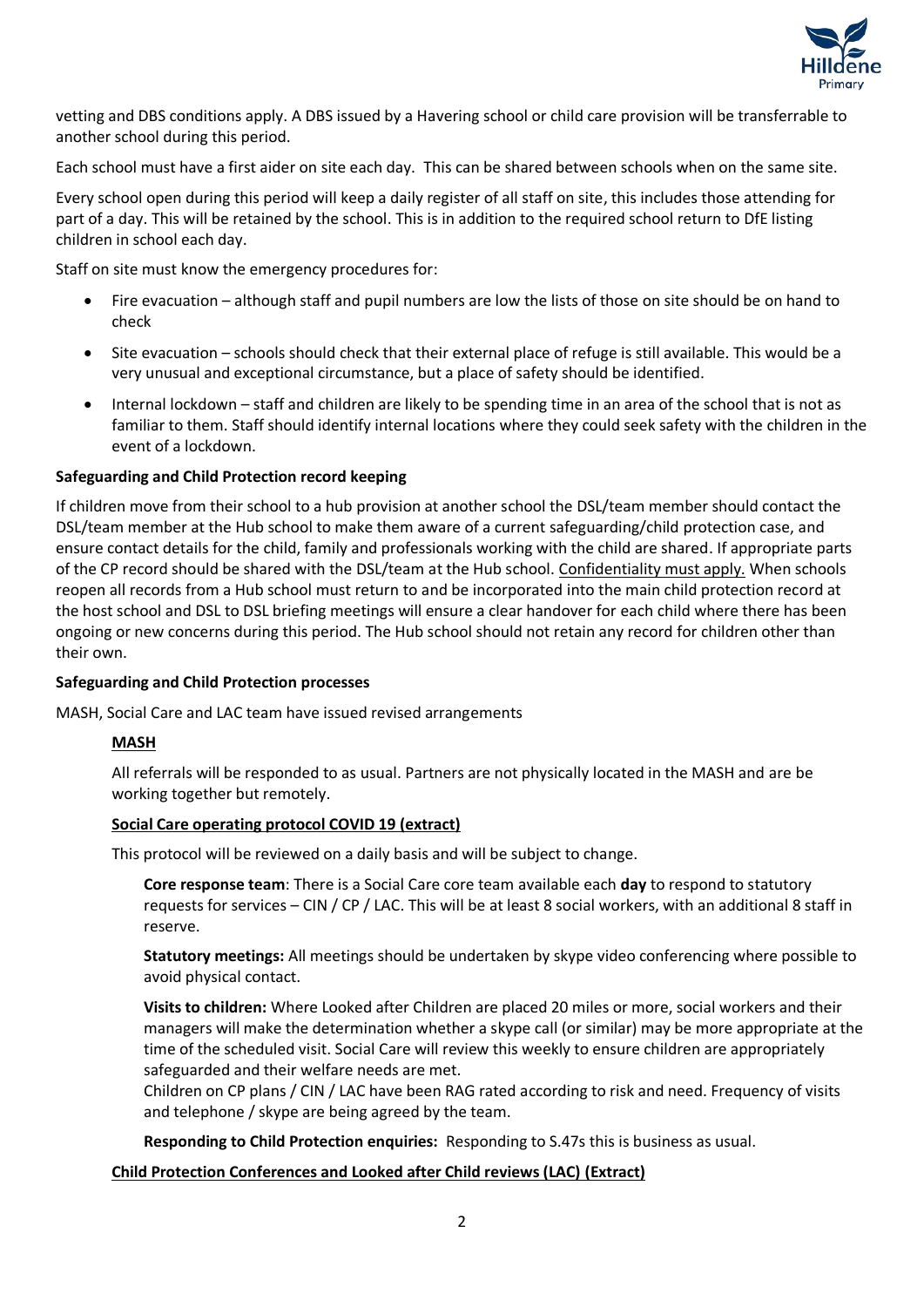

**Conduct of Conferences:** Minimise meetings and unnecessary direct contact. Chairs will invite professionals, parents and the Minute taker to join the Conference by telephone call or Skype, which will be pre-arranged by the Chair and Business Support Officer (BSO). The Chair will make the decision whether to hold one virtual meeting or several over no more than 3 days to obtain the views of the parent(s) and professionals.

**Conduct of Looked after Reviews:** Aim to hold LAC reviews but it will be a paper review utilising conference calls / Skype with professionals, carers, families and child (ren).

This may not take place in one meeting but several over no more than 3 days. Attempts will be made by the Independent Reviewing Officer (IRO) to speak with the child via skype / telephone dependent on their age, maturity and capability.

IROs will schedule the next LAC review in line with statutory expectations with a view to when the crisis has subsided, at the earliest date, consideration is given on the merits of the review date being brought forward to allow for a full and more comprehensive review can be undertaken.

# **Keeping in touch with vulnerable children not in school**

Vulnerable children, those with a social worker, not in school should be contacted on a daily basis. This can be by phone or skype for example. This keeping in touch calling could be undertaken by DSL/Team/Pastoral staff who are working from home.

Planned visits to children will alter over time and will be affected by Government requirements for everyone to remain in their homes.

Additional vulnerable children, identified by the school, should be individually risk assessed to decide on type and frequency of contact.

Contact details for parents and carers, and additional emergency contact numbers should be kept up to date.

## **Schools working in clusters or hubs**

The school acting as a hub must

- continue to provide a safe environment
- ensure incoming staff have been appropriately checked DBS is transferable, the HT or SLT of the partner school must provide written assurance that recruitment and vetting procedures have been followed for all staff working at the hub.
- For incoming children have access to the child's
	- o EHC
	- o CiN or CP plan
	- o PEP for LAC
	- o Social worker details

## **Reporting concerns about children (face to face or via phone, skype or similar)**

All staff, in school or working from home must understand how to raise a concern. This should be immediate reporting to the DSL / Team using existing school processes. Staff could (face to face or digitally)

- Talk to a DSL/Team member if they are in school
- If DSL/team are not in school go to the SLT member in school; additionally contact the DSL or team member by phone, skype or similar
- Use counselling / pastoral / Thrive / ELSA practitioners to support a disclosure in school if the DSL/team are not on site.

In school safeguarding and child concern procedures remain the same unless the DSL and team have identified process changes needed during this period to ensure concerns can be raised and logged in school and from home.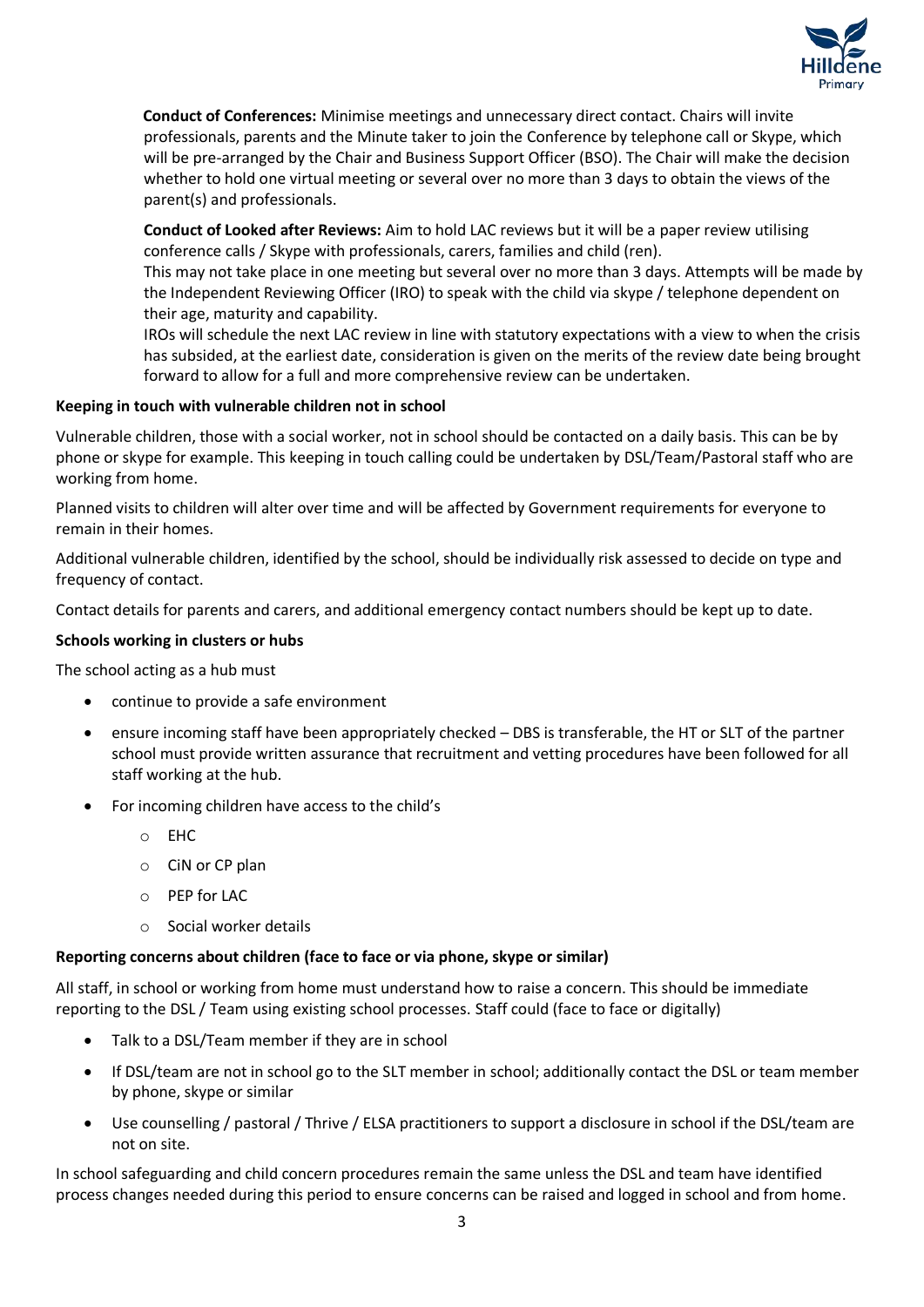

Any changes to process will be communicated with all staff, in writing. The school will check to make sure all staff have read and understood the process change.

All types of risk and harm will sadly continue, it is important that COVID 19 does not overshadow and stop staff from seeing harm and identifying and raising concerns.

If a school is informed through disclosure or second hand information that peer on peer abuse is alleged, the safeguarding process must be followed.

## **Reporting concerns about adults working with children**

Whistleblowing and Managing Allegations processes must continue to be followed if there are any concerns about the conduct or behaviour of an adult in a school/Hub or online. If the Headteacher of the school/Hub cannot be contacted the concern can be taken straight to the LADO. If the concern is about the Headteacher of the school/hub this should be taken straight to the LADO.

## **DSL Training, Staff Training, Interim induction arrangements**

The required DSL and team training every 2 years may lapse during this period of school closure. The DSL and team must ensure they have opportunities to keep up to date with risks and issues. This may be through safeguarding newsletters or online training. Training can be updated when schools open and face to face DSL and multi-agency support becomes available again.

Current staff will have attended at least annual whole school training or in year catch up events as part of induction or return to work. If new staff are taken on during this period they should read KCSIE part 1 as part of their induction. Online training opportunities may be used to supplement induction.

## **Mental Heath**

Where the school provides support for children of critical workers and vulnerable children on site and at home, appropriate support for their mental health and well-being should be in place, this can be an extension of the existing provision in the school. It may, for example, be delivered in school, over the phone or from specialist staff or support services.

## **Key contacts, national and local guidance**

## **School key contacts**

Safeguarding governor: Mr Chris Spelle[r cspeller@hilldene.havering.sch.uk](mailto:cspeller@hilldene.havering.sch.uk)

Designated Safeguarding Lead Georgina Delmonte [gdelmonte@hilldene.havering.sch.uk](mailto:gdelmonte@hilldene.havering.sch.uk)

Designated Safeguarding Deputy : Charlotte Jepson [cjepson@hilldene.havering.sch.uk](mailto:cjepson@hilldene.havering.sch.uk)

Designated Safeguarding Deputy : Paul White [pwhite@hilldene.havering.sch.uk](mailto:pwhite@hilldene.havering.sch.uk)

Jane Elliott : [jelliot@hilldene.havering.sch.uk](mailto:jelliot@hilldene.havering.sch.uk)

Glenda Saunders: [gsaunders@hilldene.havering.sch.uk](mailto:gsaunders@hilldene.havering.sch.uk)

Carol Madden: [cmadden@hilldene.havering.sch.uk](mailto:cmadden@hilldene.havering.sch.uk)

Paula Southgate: [psouthgate@hilldene.havering.sch.uk](mailto:psouthgate@hilldene.havering.sch.uk)

Carol Madden: [cmadden@hilldene.havering.sch.uk](mailto:cmadden@hilldene.havering.sch.uk)

Claire Houseago: [chouseago@hilldene.havering.sch.uk](mailto:chouseago@hilldene.havering.sch.uk)

**MASH Team** 

01708 433222 (day) 01708 433999 (night)